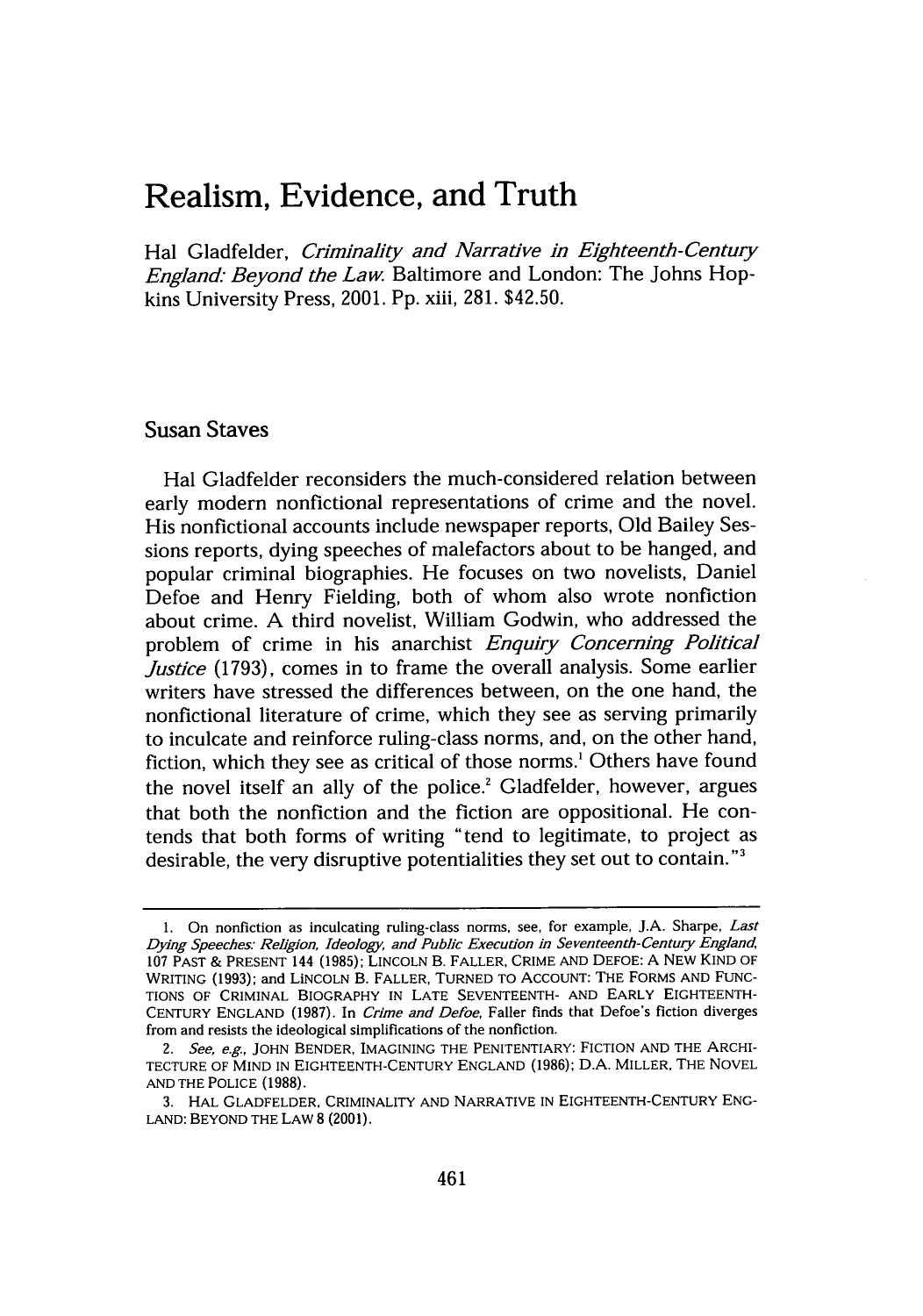A key link between the nonfictional representations of crime and Defoe's fiction is what Ian Watt in *The Rise of the Novel* dubbed "formal" or "circumstantial" realism.' As Gladfelder notes, the detailed inventories of stolen goods in a legal indictment are close cousins to Defoe's descriptions. Moll Flanders, indeed, is indicted for stealing things the novel describes as "two Pieces of Brocaded Silk, value 46 1., the Goods of *Anthony Johnson."'* As a style, circumstantial realism manifests an epistemological shift toward empiricism and a belief that truth is to be found in "facts." Gladfelder, however, adopting the perspective of deconstruction, aims to show that circumstantial realism's intrinsic properties subverted its ability to convey truth. Thus, because of "the peculiar endlessness of circumstantial realism," its "formal resistance to closure," realism's amassing of factual detail ultimately fails to serve as a guarantor of truth; instead, it "endlessly opens the narrative to discordant meanings, contradictory plots."6 Fielding, for example, in his nonfictional pamphlet, *A True State of the Case of Bosavern Penlez*,<sup>7</sup> intended to support the justice of Penlez's conviction. He reprinted a long series of witness depositions to support the conviction, as Gladfelder says, "the better to display the disinterested procedures by which the representatives of the law uncover the hidden truth of a case."8 Yet, Gladfelder finds, "the realist strategy of seeming to let the story tell itself through the density of its circumstantial detail only reveals, in the end, the limits of the law's knowledge" and "the obviously *constructed* character of the narrative the representatives of the law have to fabricate to justify Penlez's suffering."<sup>9</sup>

Gladfelder also argues that print itself-far from being a guarantor of accuracy-subverted realism's capacity to establish truth. As the dying speeches of malefactors were transformed into print, "the closeness of observation made possible by the representational resources of print-its immediacy, quickness, attention to the shifting surfaces of things-encouraged a fullness of scrutiny" that subverted simple moralizing.<sup>10</sup> While eighteenth-century criminal proceedings were generally brief and scantily documented, an occasional case

<sup>4.</sup> IAN WATT, THE RISE OF THE NOVEL: STUDIES IN DEFOE, RICHARDSON, AND FIELDING (1957).

<sup>5.</sup> DANIEL DEFOE, THE FORTUNES AND MISFORTUNES OF THE FAMOUS MOLL FLAN-DERS 284 (George A. Starred., 1971) (1722).

<sup>6.</sup> GLADFELDER, *supra* note 3, at **71.**

*<sup>7.</sup> See* HENRY FIELDING, A TRUE STATE OF THE CASE OF BOSAVERN PENLEZ, WHO SUFFERED ON ACCOUNT OF THE LATE RIOT IN THE STRAND (London, Millar 1749).

<sup>8.</sup> GLADFELDER, *supra* note 3, at 183.

<sup>9.</sup> *Id.* at **185.**

*<sup>10.</sup> Id.* at 51-52.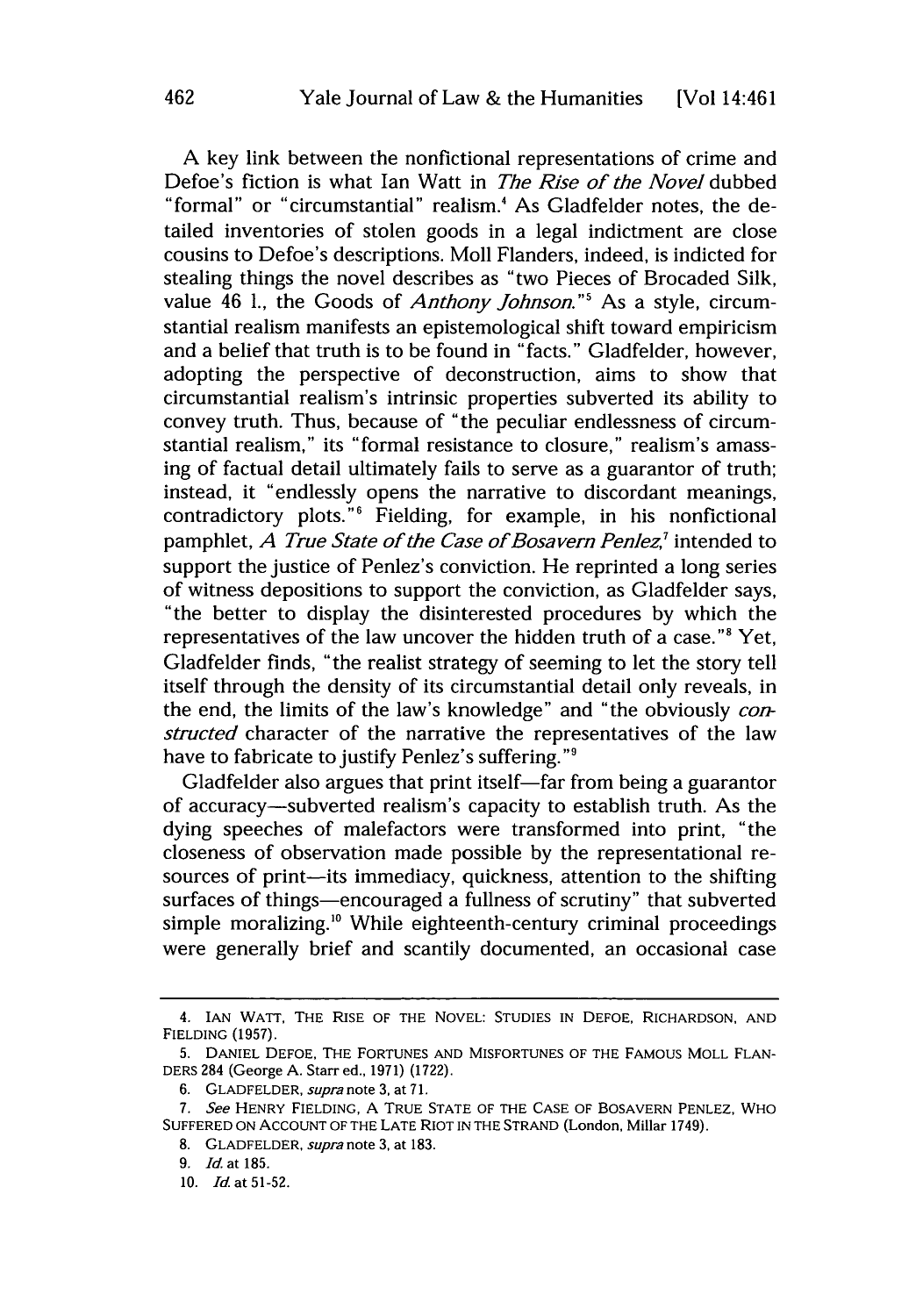20021

could generate a lengthy record and accompanying pamphlet debate that offered sharply different versions of the case. The Elizabeth Canning case, in which Fielding was involved as a magistrate and on which he published a pamphlet,<sup>11</sup> produced materials that, collected in *The State Trials,* run to over 400 pages." Gladfelder follows Peter Linebaugh in using John Cleland's *The Case of the Unfortunate Penlez* to give an alternative version of the facts in the Penlez case, one opposed to Fielding's.'3 While Gladfelder seems to me to overstate the degree of uncertainty produced by eighteenth-century recourse to print, he has a useful insight about the way that invitations to create a full record and to produce all possible evidence threaten to make judgment humanly impossible. I think of the scene at the end of *A Civil Action* where Jan Schlictman looks at a warehouse filled with the documents that have become the record of the case, documents so numerous no human life could be long enough to read them.

While there is certainly evidence that some ordinary criminals opposed and even critiqued the principles of justice under which they were condemned, Gladfelder's evidence of their resistance is weaker than he acknowledges. In a book that wants to argue that the early modern literature of crime brings poor people into sympathetic representation for the first time and makes them "objects of complex textual sanctioning, **"4** Gladfelder's use of an interregnum trial of John Lilburne to make his point that the English jury trial "worked against the formation of a monologic discourse of criminality and law"<sup>15</sup> suggests a paucity of evidence more relevant to his main argument. Lilburne was a gentleman and a famous political dissident, certainly not an ordinary criminal. Gladfelder too easily dismisses and oversimplifies the work of the historian John Sharpe and the literary critic Lincoln Faller, who have seen popular nonfictional crime writing as primarily reinforcing the legitimacy of legal norms but who offer more nuanced and complex accounts than Gladfelder acknowledges. Sharpe's discussion of the useful but problematic distinction between social crime and ordinary crime in *Crime in Early*

<sup>11.</sup> HENRY FIELDING, A CLEAR STATE OF THE CASE OF ELIZABETH CANNING, WHO HATH SWORN THAT SHE WAS ROBBED AND ALMOST STARVED TO DEATH BY A GANG OF GIPSIES IN JANUARY LAST (London, Millar 1753).

<sup>12. 19</sup> A COMPLETE COLLECTION OF STATE TRIALS AND PROCEEDINGS FOR HIGH TREASON AND OTHER CRIMES AND MISDEMEANORS FROM THE EARLIEST PERIOD TO THE YEAR 1783, at 283-692 (T.B. Howell ed., London, Hansard 1816).

<sup>13.</sup> *See* Peter Linebaugh, *The Tybum Riot Against the Surgeons, in* ALBION'S FATAL TREE: CRIME AND **SOCIETY** IN EIGHTEENTH-CENTURY ENGLAND 65, 89-101 (Douglas Hay et al. eds., 1975).

<sup>14.</sup> GLADFELDER, *supra* note 3, at 121.

<sup>15.</sup> **Id.** at **62.**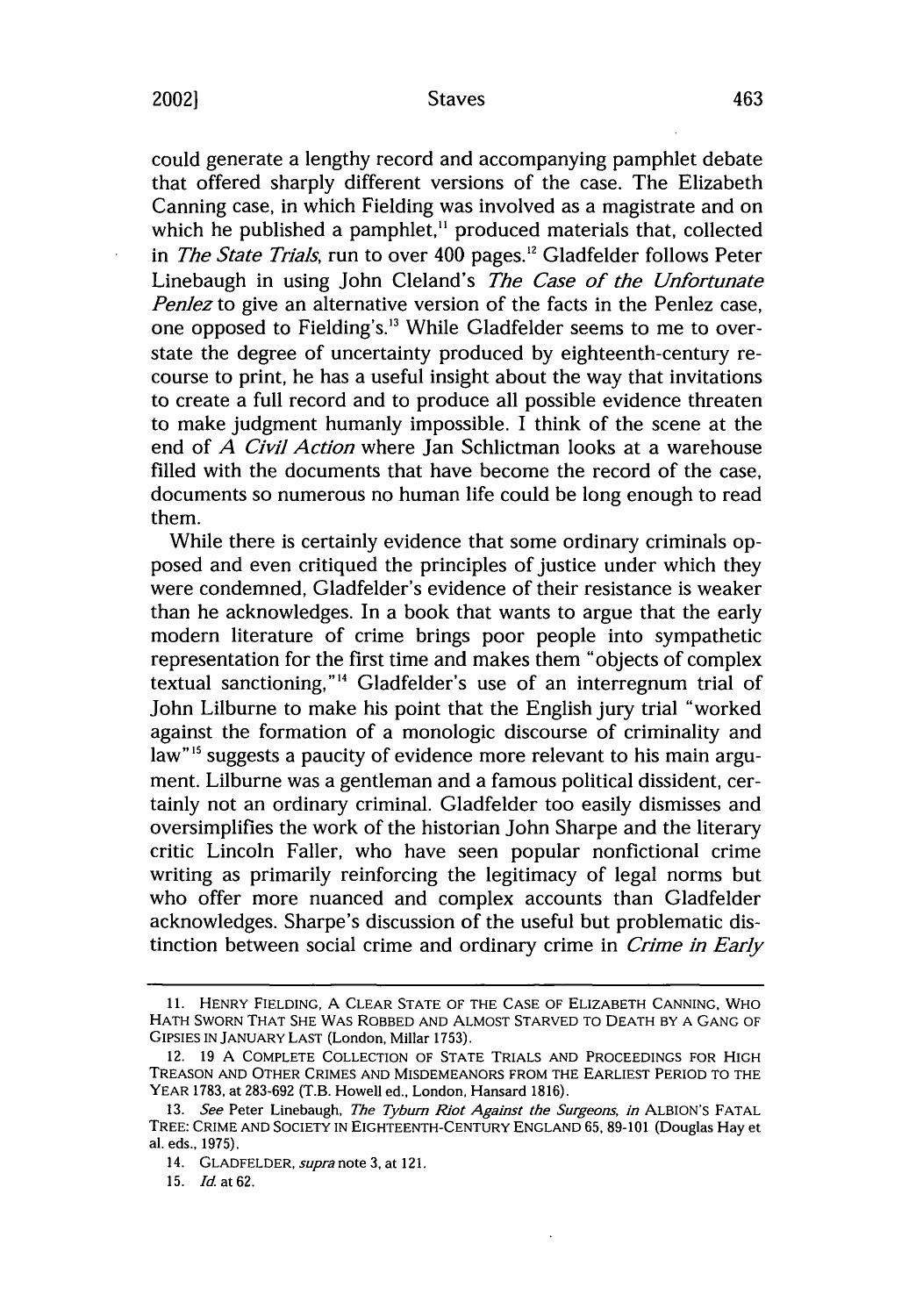*Modern England, 1550-1750*<sup>16</sup> serves as a caution against assuming that the populace at large felt sympathy and solidarity with virtually any act of criminality. The distinctions Faller makes in *Turned to Account <sup>7</sup>*between narratives of murder and narratives of theft warrant more of Gladfelder's attention; so do Faller's reexamination of Defoe's realism and his complex readings of the novels in *Crime and Defoe. <sup>18</sup>*

Particularly in considering fiction, it would be worth thinking harder about what we want to count as a "crime narrative." Gladfelder agrees with Sharpe that **by** the end of the seventeenth century, law replaced religion as "the main ideological cement of society"'9 and argues that crime narratives become central to the novel because "the singularity of the individual is transgressive *in itself,* inescapably deviant in its origins and enactments."2 But the kinds of crime narratives Defoe offers are not characteristic of the mid- or later eighteenth-century novel, in part because most later novels do not have protagonists who inhabit such lowly social milieus. Paula Backscheider, Defoe's biographer, has recently complained that she finds it hard to understand "why Defoe, not Defoe and Haywood, is credited with originating the realist novel."'" Many of Haywood's novels descend from the novella and abound with crimes, but are firmly set in contemporary London. Should we regard Haywood's *The Mercenary Lover* (1726), in which a man "of no higher Rank than a Trader" seduces and then poisons his sister-in-law, as a crime narrative? $2<sup>22</sup>$  If not, why not? Does the fact that he is not prosecuted remove it from that category, or does the fact that he is not prosecuted suggest that Haywood offers a more scathing indictment of contemporary justice than Defoe does?

**If** Gladfelder does not consider the novella as a significant source of crime narratives, Fielding does. Gladfelder is interested in Fielding's *Amelia* (1752) because part of it is set in Newgate prison and because he finds that "Fielding's progressive accommodation to the

**<sup>16.</sup> J.A.** SHARPE, CRIME **IN** EARLY MODERN **ENGLAND, 1550-1750 (2d** ed. **1999).**

**<sup>17.</sup>** FALLER, **TURNED** TO ACCOUNT, *supra note* **1.**

**<sup>18.</sup>** FALLER, CRIME **AND DEFOE,** *supra* note **1.**

**<sup>19.</sup>** *Id.* at **5.**

<sup>20.</sup> *Id.* at **6.**

<sup>21.</sup> Paula Backscheider, *The Story of Eliza Haywood's Novels, in* THE PASSIONATE FICTIONS OF ELIZA HAYWOOD: **ESSAYS ON** HER **LIFE AND** WORK 24 (Kirsten T. Saxton & Rebecca P. Bocchicchio eds., 2000).

<sup>22.</sup> ELIZA HAYWOOD, THE MERCENARY LOVER: OR, THE **UNFORTUNATE** HEIRESS **10** (London, **N.** Dobb **1726)** *reprinted in* THE REFORM'D **COQUET AND** FAMILIAR LETTERS BETWIXT **A GENTLEMAN AND A** LADY, BY MARY DAVYS. THE MERCENARY LOVER, BY ELIZA HAYWOOD (Josephine Grieder ed., **1973).**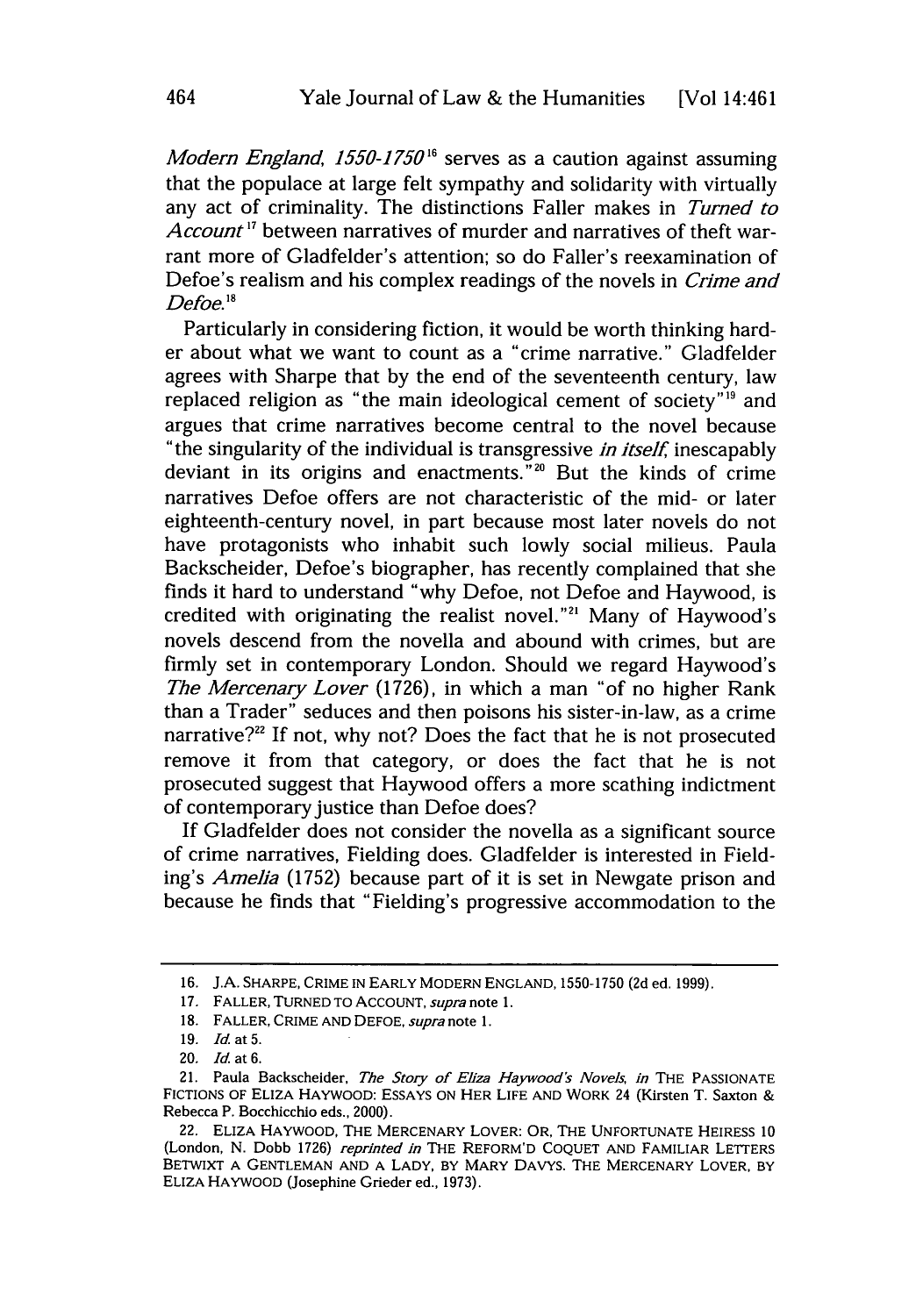circumstantial narrative strategies adopted also by Defoe,"23 coupled with his experience as a magistrate, led Fielding in this last novel "to doubt the possibility of ever fully ascertaining the truth. '24 Gladfelder directs most of his attention to Amelia, who he claims recognizes that the domestic sphere is also a prison, and to Dr. Harrison, who becomes a figure of Fielding's "own sense of uncertainty in the face of cultural instability and contention over the control of narrative meanings."<sup>25</sup> But neither Amelia nor Dr. Harrison is a criminal. In Newgate, however, we meet Miss Mathews, a character who deserves more of Gladfelder's attention. Confined for the murder of her lover, she narrates her history in a style reminiscent of Haywood's. Unlike the typical malefactor who repents in a dying speech, and unlike Defoe's Moll, Miss Mathews is unrepentant. Fielding frames her narrative with references to the stories of other "heroines" (including those of two eighteenth-century women executed for murders), with histories the narrator calls "false or true," and with warnings about women who look sweet and innocent but are vicious. Here the fact that the criminal narrates her own story does not have the effect of making the reader sympathetic toward her; instead, the narration becomes another of Fielding's exercises in training readers to be skeptical about such stories. (Since *Amelia,* although darker than *Tom Jones,* still has some relation to comedy, we eventually discover that Miss Mathews' lover did not die of the penknife wound she inflicted.)

While most readers would agree that in *Amelia* Fielding presents a bleak, even satirical, portrait of the system of justice, I think Gladfelder goes too far in characterizing Fielding at the end of his career as radically skeptical about the possibility of ascertaining truth or as in despair about his capacity to control narrative meaning. That ascertaining truth is impossible and that narrative meaning cannot be controlled are beliefs of the theoretical position from which Gladfelder writes, and he wishes to congratulate Fielding for coming to realize their truth. Yet, like most modern prosecutors, Fielding seemed confident that he had been able to discern the truth about Penlez and Canning, despite what others with less experience, poorer judgment, or interested motives might claim. To say, as Gladfelder does, that there was no evidence that Penlez was in or near the house attacked by the rioters is to discount the probative value of the linen from the house found on his person, and of the contradictory lies he told about why it was in his possession. Gladfelder thinks Penlez's

**<sup>23.</sup>** GLADFELDER, *supra* note **3,** at **259** n.32.

<sup>24.</sup> *Id.* at 204.

**<sup>25.</sup>** *Id.* at **203.**